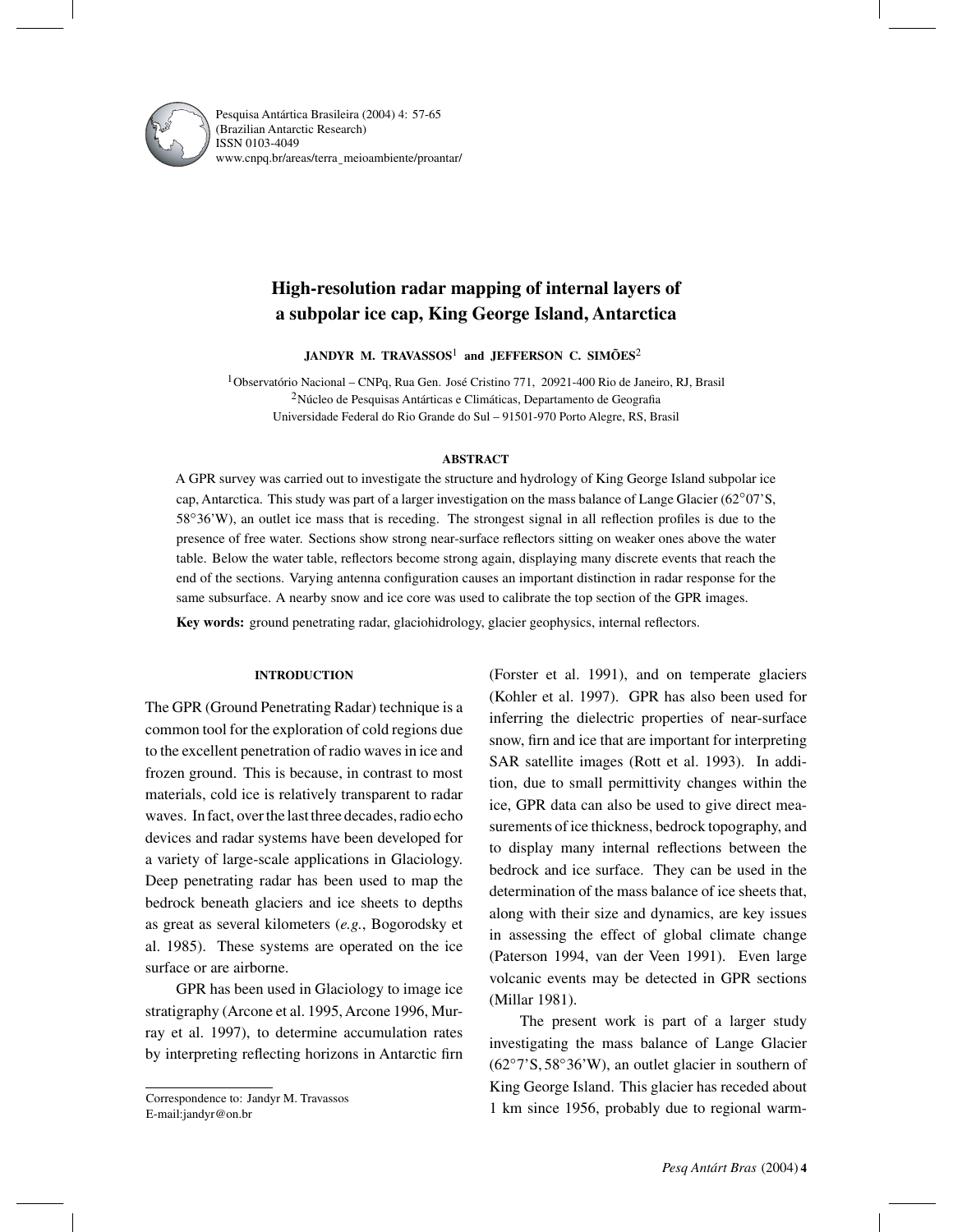ing (Aquino 1999 unpublished). The average temperature at King George Island has increased 1.1◦C from 1947 to 1995 (Ferron et al. 2004, this volume). The King George Island subpolar ice field, above 600 m of altitude, is near the pressure melting point throughout. It is known that the ice cover is thicker than 300 m (Macheret and Moskalevsky 1999, Pfender 1999).

### **SITE DESCRIPTION**

King George Island is the largest of the South Shetland Islands, near the northern tip of the Antarctic Peninsula. Its ice cap is discharged to the sea by a series of tidewater outlet glaciers. Lange Glacier is one of these outlet glaciers. It has an area of 28.3 km2, terminating in Admiralty Bay (Figure 1). Data were collected in the summer of 1997/1998, along two traversing breadth profiles. A few smaller profiles were taken on an ice dome nearby. This work will concentrate on the larger profile, which covered 1,268 m, stopping short of the many crevasses in the area (Figure 1), and on three short profiles. The shorter profiles, 80 m long, were deployed on a 300 m thick ice dome (Collins Dome), at about 600 m a.s.l. (Macheret and Moskalevsky 1999, Pfender 1999), Figure 1. A 49.9 m deep ice core was drilled one year before this survey (Simões et al. 2004, this volume).

#### **EQUIPMENT AND FIELD PROCEDURES**

The radar system was a PULSE EKKO IV with bistatic unshielded 50 MHz antennae with a 50 MHz pulse bandwidth. We have used a 100 V pulser with a 6 ns rise time, best suited for the relatively low frequency used. The center frequencies should yield short duration wavelets and tightly confined high gain radiation patterns. The antennae were dragged by hand and by snowmobile, and they were kept 2 m apart for the fixed-offset profiles. We tested both broadside perpendicular (BPer) and parallel (BPar) antennae configurations for the handdragged profiles. In the BPer configuration, the antennae were deployed perpendicular to the profile direction, whereas for the BPar configuration, they were kept parallel to the profile direction.

We used manual triggering for the handdragged profiles. We collected GPR data along three 80 m long profiles, deployed as a bisected L. These profiles were done to:

- 1) compare ice signatures for both BPer and BPar antennae configurations,
- 2) analyze the reading/recording performance of the GPR-Laptop system for the snowmobile dragged profiles,
- 3) calibrate the shallow portions of the GPR images using the results of the borehole, and
- 4) estimate ice velocity by means of a CMP profile.

Data were collected with 50 MHz antennae, a time window of 2040 ns (the maximum allowed by the equipment) and a sampling rate of 1.6 ns. The adopted step size was 0.5 m for the fixed offset and 0.2 m for the CMP schemes. A relatively high stack of 16 was used throughout the survey. Seven fixed-offsets and one CMP GPR profiles were deployed on the L-shaped field layout (Travassos and Simões 1999).

The findings from the hand-dragged profiles were used to set the parameters for the snowmobile dragged fixed offset profiles. We found the data acquisition rate heavily dependent on the sampling interval for a given towing speed and time window. Positioning was provided by a postprocessed differential GPS, a pair of Magellan Pro-Mark X. We expected a  $1 \text{ m}$  positioning and a  $2 \text{ m}$ height accuracy, with 1 s readings. The GPS was mounted on the snowmobile towing two Nansen sledges, the first, with the GPR console and the second one, with the antennae. The antennae sledge was 20 m away from the snowmobile. Figure 2 shows the snowmobile train used for the fixedoffset profiles.

We used automatic data collection for the snowmobile dragged fixed offset profiles. The GPR spatial sampling is a compromise between the speed of the snowmobile and the recording capability of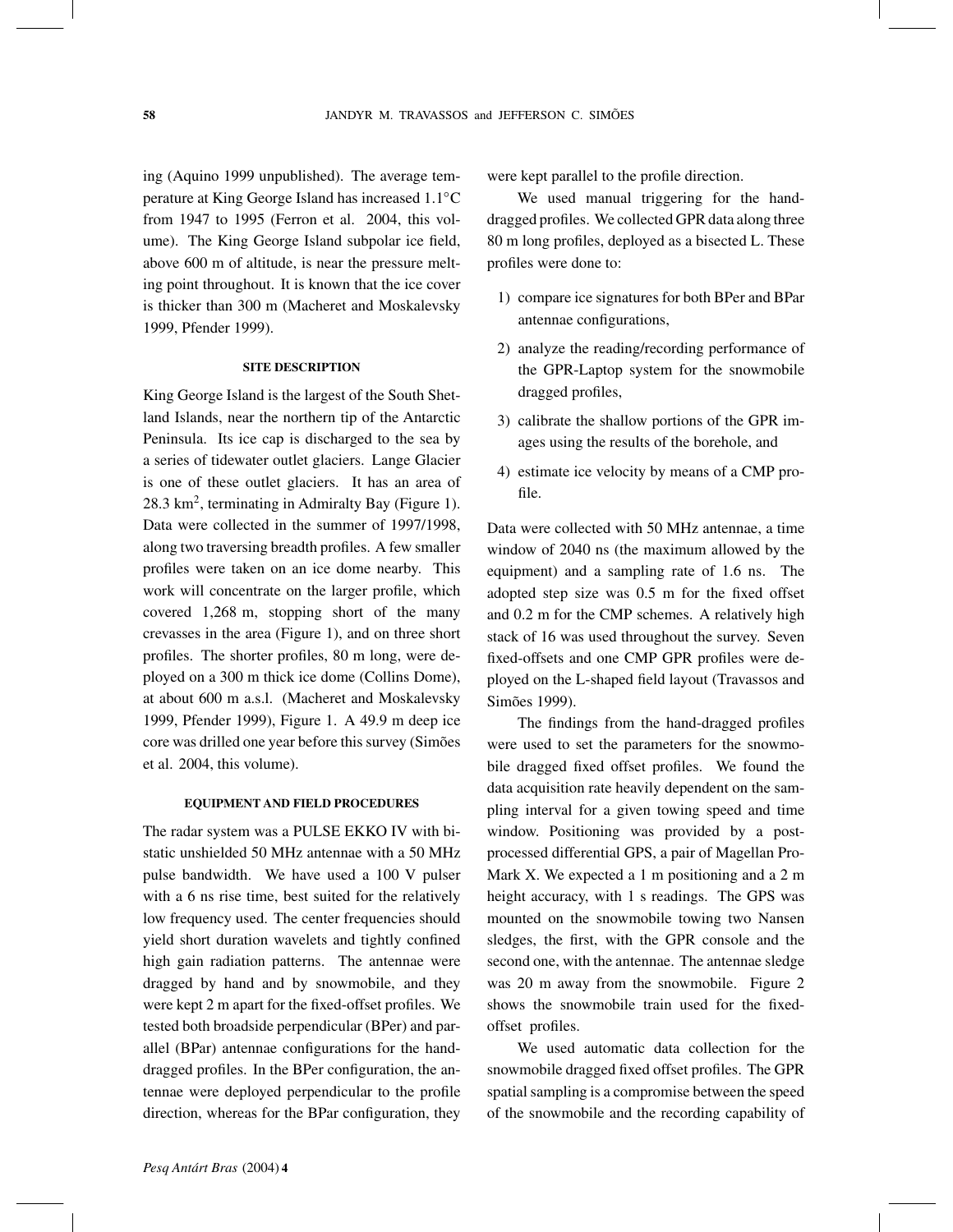$62S$ 





Fig. 1 – The upper panel shows a map of King George Island. The small rectangle shows the location of the surveyed area. The lower panel is a blow up of the survey area. The main GPR profile is marked AB, the area of the smaller profiles is marked C, and the borehole location is W.

the system GPR-Laptop. The median speed of towing was 3.8 m  $s^{-1}$ . We expected a spatial sampling of 0.7 m for the GPR-Laptop system, and with the following field settings: a time window of 2040 ns, a sampling interval of 4 ns and a relatively lower stack of 4. The actual spatial sampling was later found to be a fractional figure just under 0.9 m that was later set to 1 m.

#### Antennae Configurations

The 3 shorter profiles deployed in the bisected Lshaped field layout were done several times with BPer and BPar antennae configurations, in order to investigate any directional dependence as well as any correlation to the internal structure of the glacier that may exist. Profiles done with the BPer configuration produce a crisscrossing pattern due the interference of closely spaced diffractions, a behavior not seen using the BPar configuration, Travassos and Simões (1999), (Figure 3). Such behavior should be expected in cluttered environments like temperate glaciers (Moran et al. 2000, Watts and England 1976).

The noise observed in the BPer data is probably generated by diffractions from inclusions of water-filled voids and debris in the ice (Smith and Evans 1972, Watts and England 1976). This clutter severely limits the effectiveness of a radar survey. The BPar data appear to be less noisy, free of a crisscrossing pattern. Such behavior was reported else-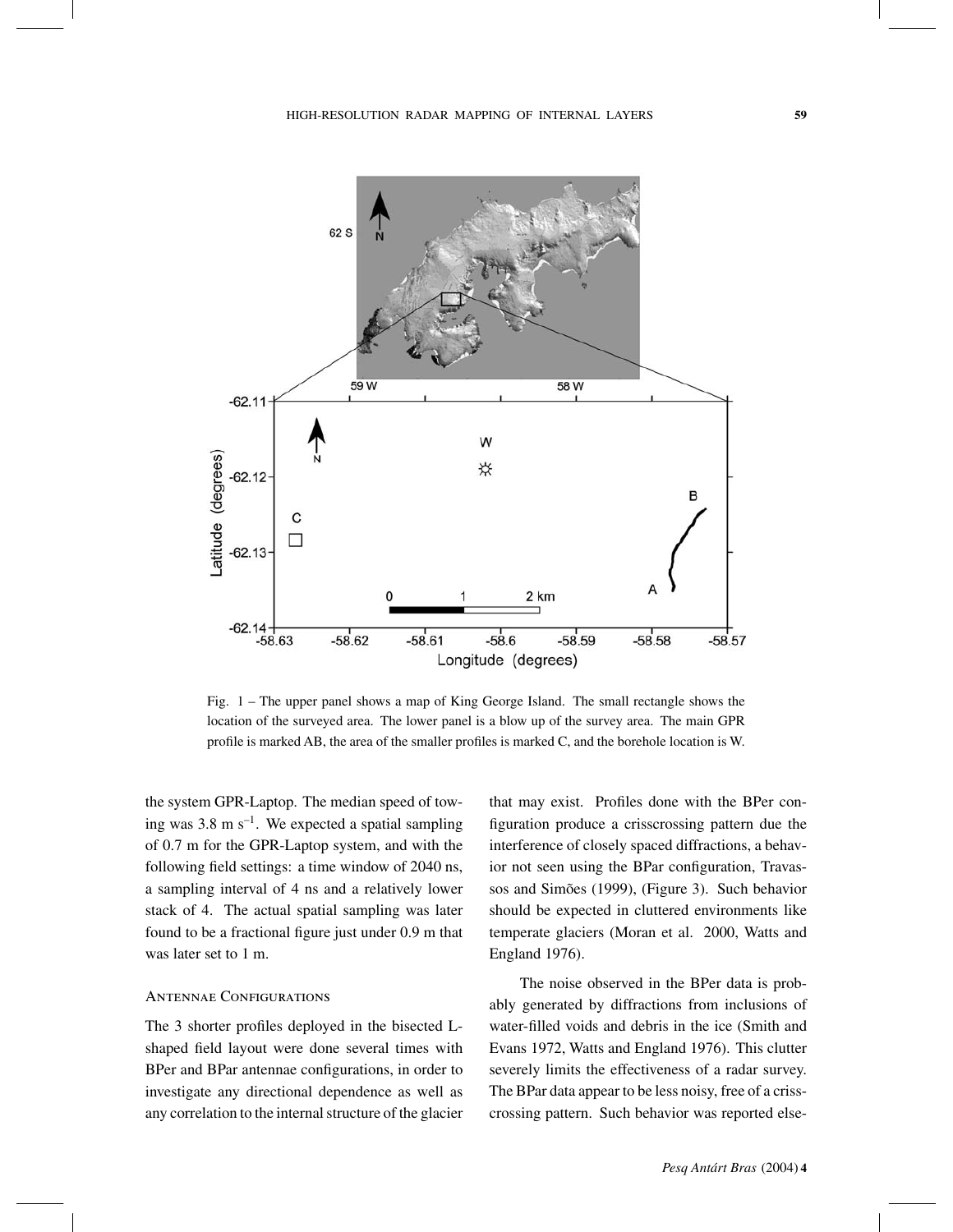

Fig. 2 – Snowmobile train for the common-offset profiles. The GPS antenna is mounted on the snowmobile. The GPR console is mounted on a Nansen sledge, next to the snowmobile, and the antennae on a second sledge some 15 m away form the first sledge. The antennae are securely tied to the bottom part of the sledge as seen in the inset. The large picture was taken on Lange Glacier, looking SE towards Admiralty Bay.

where (Nobes 1999, Travassos and Simões 1999), but this does not imply that the BPar data may be noise-free. In fact, the resolving power of BPar data is less than the migrated BPer data, as seen in Figure 3. Due to noise, several ice reflectors seen in the BPer section are missing in the BPar one. For instance, the BPer (A and C) reflector, at 250 ns, is not seen in the BPar section (B). This picture does not change if we do other profiles, changing measuring direction. Irrespective of profile direction, we obtain the same results, ruling out a directional anisotropy in the ice as a cause for the observed noise. In this work, we will use the migrated BPer data to interpret ice structure, eventually reaching the basal zone on the longer profile.

The theoretical transmit directivities and footprint for an unshielded, finite-size loaded dipole operating monostatically on a homogeneous halfspace of ice are useful to understand the GPR images obtained in this work. They can be easily found in the literature (Arcone 1995). For the purposes of this work, it is important to keep in mind that the radiation pattern on the H-field plane, a vertical plane perpendicular to the antenna axis, has maximum intensity in two shell-like lobes. This makes



Fig. 3 – The three panels of this figure show the same 80-m long profile data obtained with BPer (A), BPar (B) and migrated BPer (C) antennae configurations. All the data was high-pass filtered (40% of Nyquist). We adopted an ice velocity of 0.194 m  $\text{ns}^{-1}$ (see text). Note the BPer (A and C) reflector at 250 ns, which is not seen in the BPar section (B). The total time span is restricted to 600 ns, a penetration depth of more than 50 m.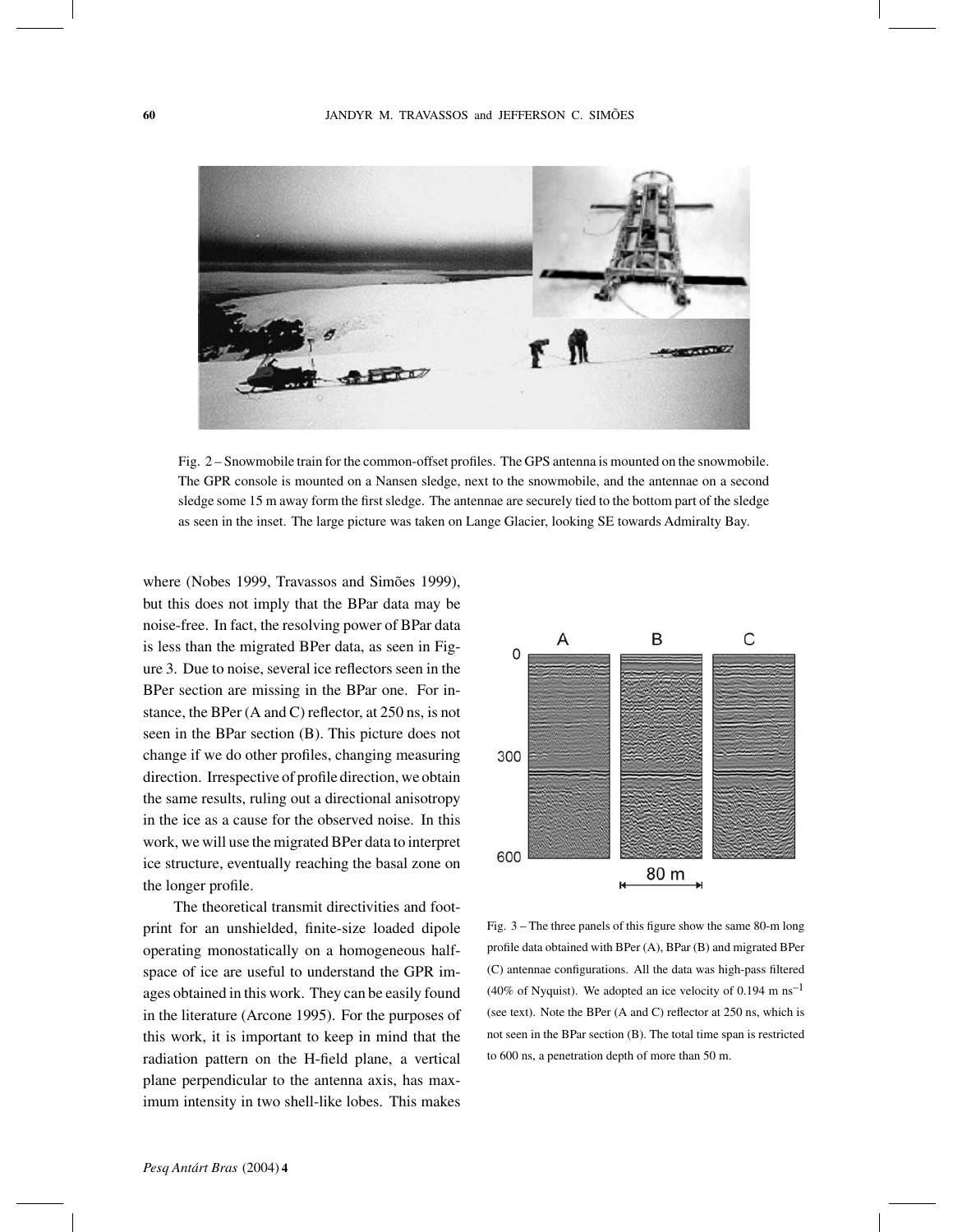the footprint, along the profile direction of a broadside-perpendicular configuration, roughly twice as long as the perpendicular direction, at any given depth (Arcone 1995). This footprint pattern indicates that sensitivity is greater along the H-field plane. The footprint pattern associated with the cone of irradiated energy, which has apertures well above 90◦, indicates that diffractions in ice can have asymptotes with higher signal strengths than their apexes. Conversely, a BPar configuration does not show the diffractions within the ice, but, on the other hand, is not immune to the clutter. The best results are obtained collapsing the diffractions, via migration, to clear out the diffractions in the BPer data.

## **DATA PROCESSING**

Data processing included high-pass filtering, 40% of Nyquist, and 2-D Stolt migration. The reader should be aware that depth estimates could give rise to substantial errors when applied to a steeply dipping glacier bed.

Ice velocity was estimated, via a 50 m long CMP profile, with the antennae moved by hand in a Bper configuration. The CMP profile was done along the same profile direction as the one shown in Figure 3. Velocity in the ice was estimated through stacking after move out correction yielding  $0.19 \text{ m} \text{ ns}^{-1}$ . This should be considered a first estimate for the velocity model in the area. Here, we adopt a two-layer velocity model found elsewhere (Pfender 1999). Here, we will assume that the velocity found in our CMP profile holds down to 350 ns, where we found a main water body (Travassos and Simões 1999). We adopted the value of  $0.168$  m ns<sup>-1</sup> from that depth down (Bogorodsky et al. 1985, Paterson 1994). Depths can then be found by:

$$
Z = 0.095t
$$
  
\n(*m* and *t* in *ns*; *t* < 350 *ns*)  
\n
$$
Z = 33.25 + 0.084 (t - 350)
$$
  
\n(*m* and *t* in *ns*; otherwise) (1)

## **RESULTS**

#### Borehole Log Data and Resolution Power

This paper uses the results from a 49.7 m long ice core, drilled one year before the GPR survey, Figure 1. The ice core revealed a high number of thin layers ranging from 1 mm wind crusts to 4 cm ice layers. Somewhat thicker layers of 6-20 cm were found in the core. Coarse grain layers, thicker than 1.15 m, were also reported. The issue here is to assess whether thin stratigraphic horizons, like the ones observed in the core, are detectable with the GPR wavelet.

The vertical resolution of the GPR data is determined by the bandwidth center frequency wavelength. For the 50 MHz configuration used here, and for the estimated phase velocity of the electromagnetic field in the glacier, the practical wavelength is  $\lambda = 3.8$  m. The level of detectability of a given ice horizon will be a function of this wavelength and of the signal-to-noise ratio. As the layers become thinner, the reflected energy becomes a composite of the reflections on both interfaces. The two reflections combine in a way that there is still enough energy to detect the layer, although it is not possible to resolve its thickness b. In the absence of noise, this happens at  $b = \lambda/8$  (Widess 1973). Thin beds of  $b = \lambda/20$  should be detectable with an amplitude of about 60% of a thick bed, at the same depth (Widess, 1973). On the other hand, destructive interference can render a not so thin layer of  $b = \lambda/2$ , just under 2 m, which is transparent to radar (Rossiter et al. 1975, Widess 1973).

In this work, a theoretically detectable thin bed falls in the range of  $b = [0.02, 0.48]$  m. Density measurements were made every 11 cm, along the ice core. This allows for resolving a given layer if it is at least 22 cm thick. In terms of density measurements, about 39% of the recognizable layers in the ice core fall in the category of a thin layer, i.e., between 22 and 48 cm. This is important information as ice density and radar velocities are related to each other (Paterson 1994). Thicker layers account for 8% of the total.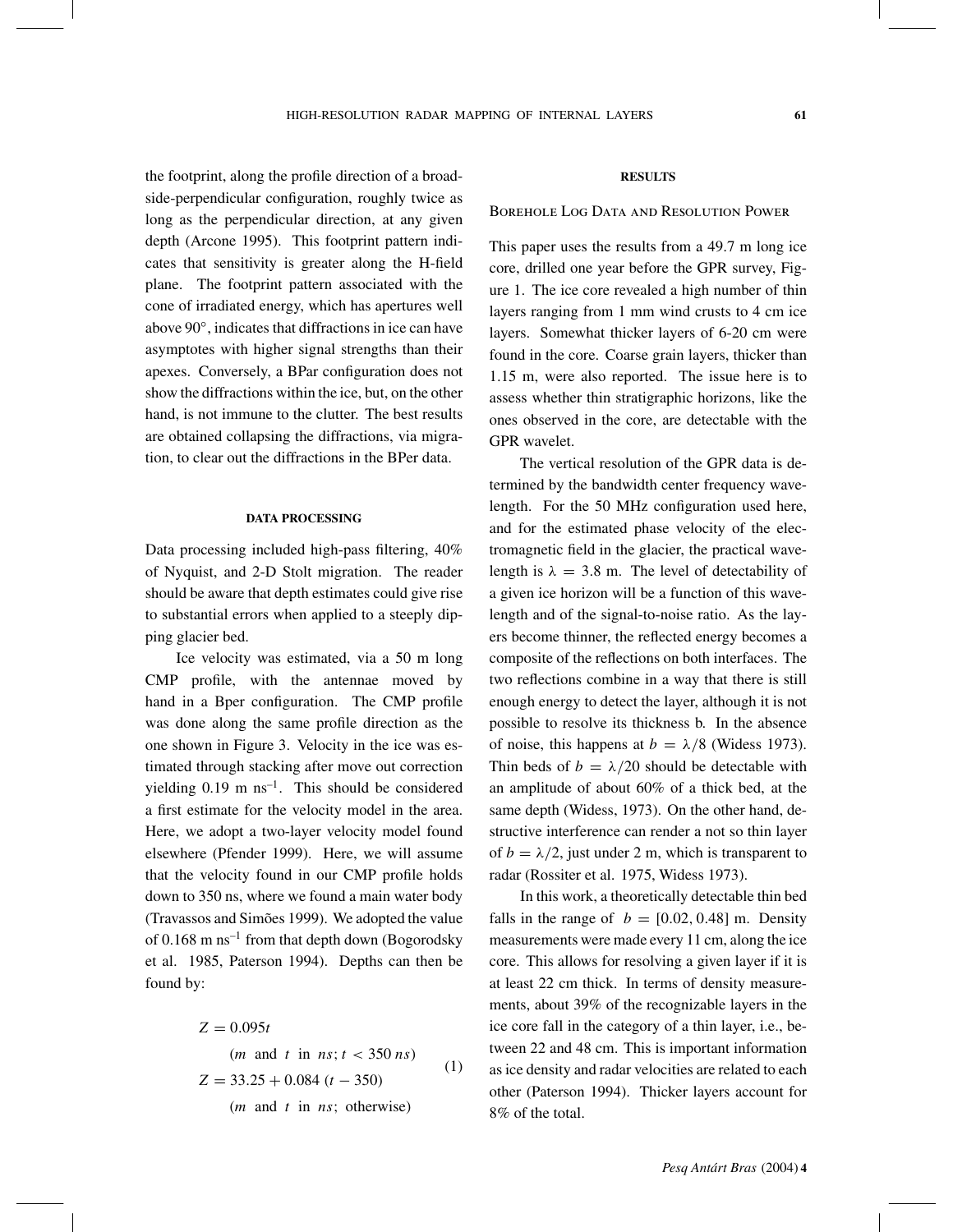

Fig. 4 – The left panel shows the density log from the ice core (W in Figure 1). Density values are shown as black dots. Small right pointing arrowheads show the depths of detectable thin layers. Larger left pointing arrowheads show where reflectors clearly correlate to changes in density. The right panel is the migrated BPer GPR section (panel C in Figure 3).

We can compare the GPR and ice core data in order to calibrate the shallower parts of the GPR sections. This is done comparing the migrated BPer GPR long profile (section C in Figure 3) with the borehole log data. Figure 4 brings the density log and the GPR data side by side. The same figure shows the depths of the detectable thin layers. A main body of water was found in the borehole about 37 m deep. The water occurs within a coarse grain firn level about 1 m thick. The GPR detects the water table at 33 m as a clear change in polarity. This discrepancy is consistent with the difference in height between the surveyed area and the borehole. Note that the transition between firn and ice occurs at the density of  $0.830$  g cm<sup>-3</sup>. Several other reflectors correlate well with changes in density. A few thin layers appear to correlate to a given reflector.

### PROFILE AB

The results of this profile were high-pass filtered, but not migrated, in order to leave the diffractions caused by large inhomogeneities in the ice. The results are in Figure 5. The section shows a top layer of snow and firn that ends on the top of the ice, at about 400 ns, or 38 m. The presence of water on that interface is clear. The crisscrossing pattern is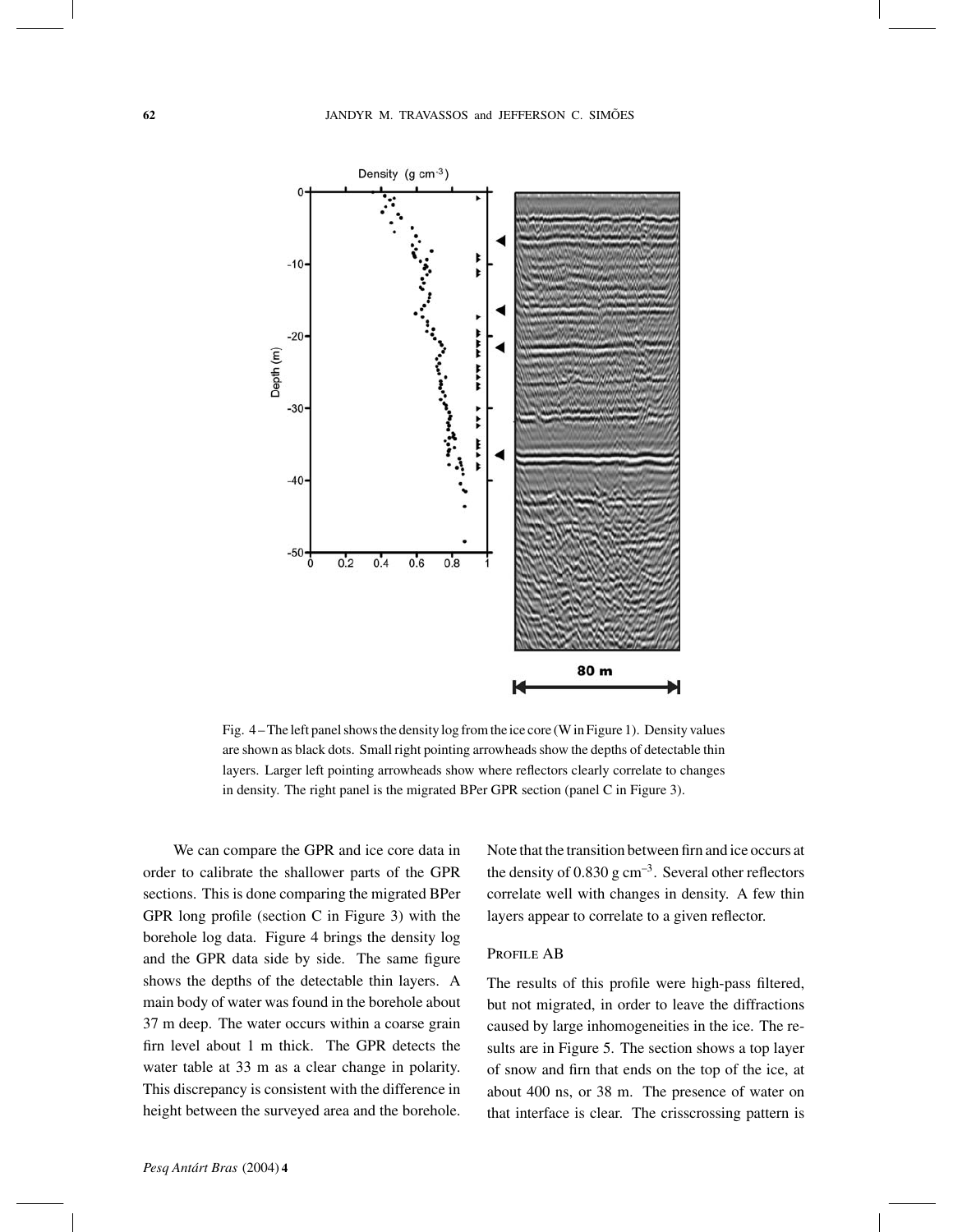

Fig. 5 – The bottom panel shows the GPR profile AB. The vertical axis reaches 1.7 ps (1700 ns). The upper panel shows the topography along the profile. There is a 40 m change in elevation between A and B.



Fig. 6 – Interpretation of profile AB. The GPR section can be subdivided into four zones based on radar response. Snow and firn layers are in Zone I. Free water is conspicuous on the interface between Zones I and II. Zone II displays large diffractions in ice becoming uniform in Zone III. R is a reflector within Zone III. Diffractions appear again in Zone IV, due to a complex glacier bed.

clear above the interface. The section changes dramatically below it. Large diffractions indicate that the ice is highly inhomogeneous, probably due to pockets of water. These pockets are probably much larger than the voids seen above 38 m. The larger diffractions are more numerous on the second half of the section. These pockets tend to disappear with depth. The ice shows some evidence of layering, but reflectors do not run for the whole section. Below 1300 ns, diffractions appear again but now due to the bedrock of the glacier. Such diffractions have their apexes around or below 1400 ns, or 130 m. The evidence points to a complex glacier bed.

The GPR sectionAB can be roughly subdivided in 4 zones, as shown in Figure 6. Snow and firn layers are in Zone I. This zone is characterized by noise in the form of a crisscrossing pattern, due the interference of closely spaced diffractions from water-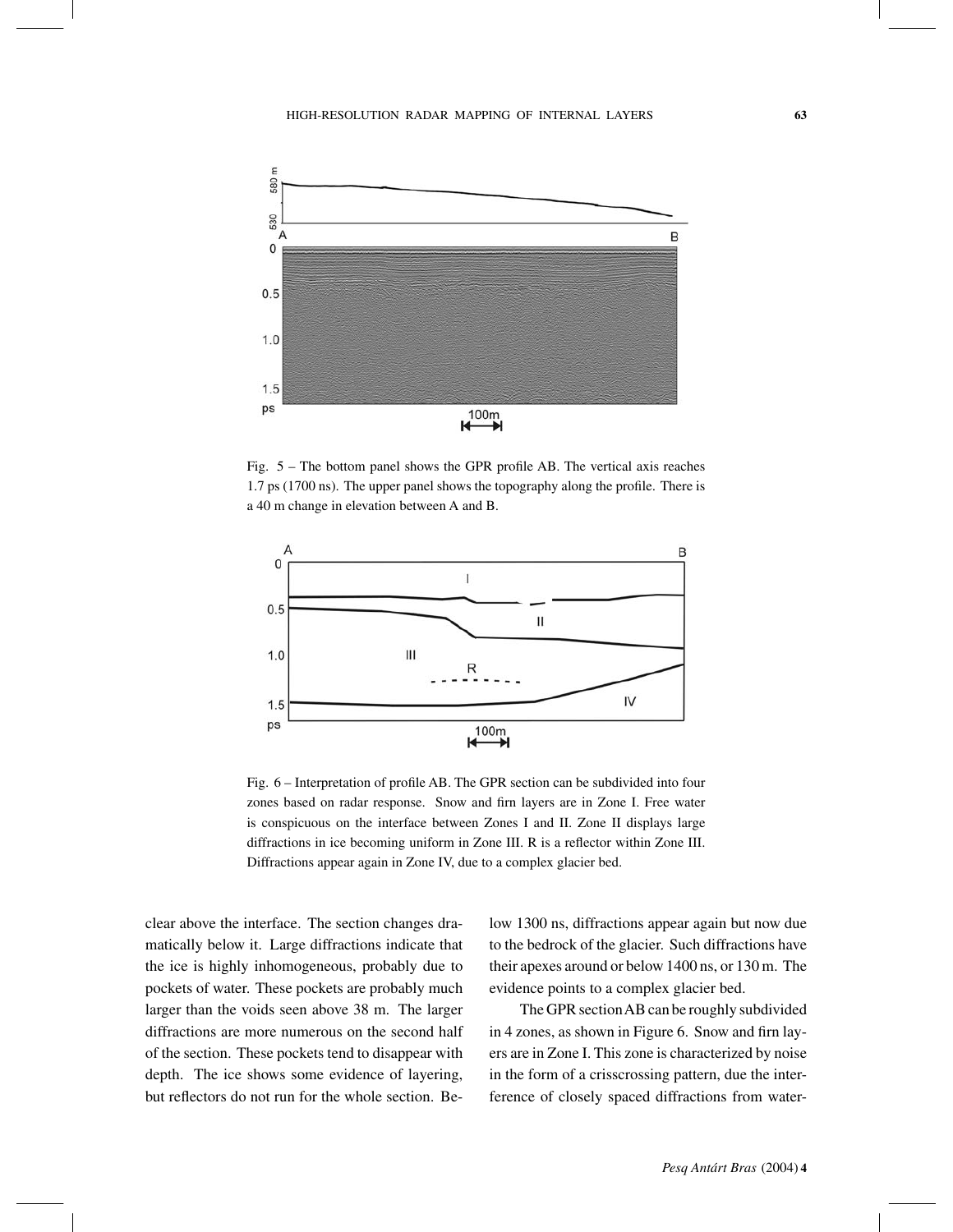filled voids and debris inclusions. Free water is conspicuous on the interface, between Zones I and II. Zone II is characterized by larger diffractions, indicating a highly inhomogeneous ice, probably having many water filled pockets. Ice becomes uniform in Zone III, this allows for the appearance of reflectors like R. Diffractions appear again in Zone IV, due to a complex glacier bed.

## **CONCLUSIONS**

The GPR data, analyzed here, displayed high levels of glaciological noise, probably due to voids and debris inclusions in ice, an expected feature of a glacier at the pressure melting point. Although BPar antennae configuration is less sensitive to this noise, one must use BPer configuration, as it is more accurate in revealing ice structure. Ice velocity was  $0.19 \text{ m/s}^{-1}$ at least for the first 50 m. Sections correlated well with an ice core drilled one year before the survey. This allowed for the calibration of the shallow parts of the sections. The most conspicuous feature in the sections was the reflection from a water body, 30 m below the surface. The presence of larger inhomogeneities was seen below the water table, probably due to pockets filled with water. The sections end with diffractions indicating a complex glacier bed.

#### **ACKNOWLEDGMENTS**

The BrazilianAntarctic Program (PROANTAR) and the Brazilian National Council for Scientific and Technological Development (CNPq) provided the funding for this research. JM Travassos and JC Simões were supported by CNPq grants. Special thanks go to Dr. Augusto CB Pires of the University of Brasilia (UnB) who kindly lent the GPR equipment used in this work.

#### **RESUMO**

Um levantamento por GPR (Geo-radar) foi realizado para investigar a estrutura e hidrologia da calota de gelo sub polar da ilha Rei George, Antártica. Este estudo foi parte de uma investigação mais ampla sobre o balanço de massa da geleira de descarga Lange (62◦07'S, 58◦36'W), a qual

está retraindo. O sinal mais forte em todos os perfis de reflexão é devido à presença de água livre. As seções mostram refletores fortes perto da superfície e situados sobre outros mais fracos acima de um aqüífero. Abaixo deste aqüífero, as reflexões tornam-se fortes novamente, mostrando muitos eventos distintos e que alcançam o final das seções. A variação na configuração das antenas causa diferenças importantes na resposta do radar para uma mesma subsuperfície. Um testemunho de neve e gelo obtido nas proximidades foi usado para calibrar a seção superior das imagens GPR.

**Palavras-chave:** Geo-radar, glaciohidrologia, geofísica de geleiras, refletores internos.

# **REFERENCES**

- Aquino FE. 1999. Sedimentação moderna associada à Geleira de Maré Lange. Porto Alegre: Universidade Federal do Rio Grande do Sul, 106 p. Unpublished M.Sc. dissertation.
- Arcone SA. 1995. Numerical studies of the radiation patterns of resistively loaded dipoles. JApp Geophys 33: 39–52.
- Arcone SA. 1996. High resolution of glacial ice stratigraphy: a ground-penetrating radar study of Pegasus Runway, McMurdo Station, Antarctica. Geophysics 61: 1653–1663.
- Arcone SA, Lawson DE and Delaney AJ. 1995. Short-pulse radar wavelet recovery and resolution of dielectric contrasts within englacial and basal ice of Matanuska Glacier, Alaska, U.S.A. J Glaciol 41: 68–86.
- Bogorodsky VV, Bentley CR and Gudmandsen PE. 1985. Radioglaciology. Dordrecht: Reidel, 254 p.
- Ferron FA, Simões JC, Aquino FE and Setzer AW. 2004. Air temperature time series for King George Island, Antarctica. Pesq Antart Bras 4: 155–169.
- Foster R, Davis C, Rand T and Moore RK. 1991. Snow-stratification investigation on an Antarctic ice stream with an X-band radar system. J Glaciol 37: 323–325.
- Kohler J, Moore JC, Kennet M, Engeset R and Elvehoy H. 1997. Using ground-penetrating radar to image previous years' summer surfaces for massbalance measurements. Ann Glaciol 24: 355–360.
- MACHERET YYA AND MOSKALEVSKY YUYA. 1999. Study